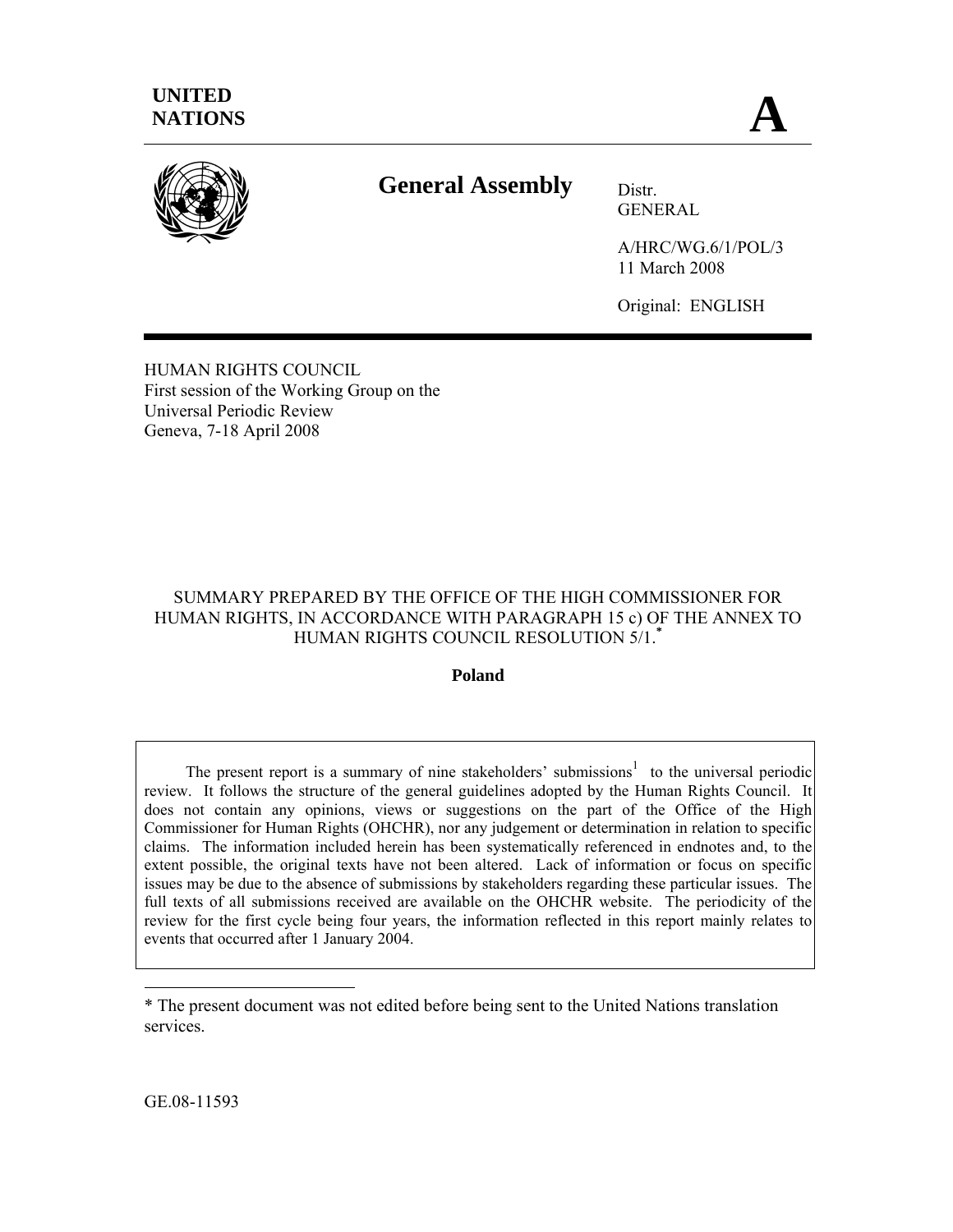## **I. BACKGROUND AND FRAMEWORK**

#### **A. Scope of international obligations**

1. In its contribution to the Universal periodical Review, Amnesty International  $(AI)^2$ urged the Polish Government to ratify the International Convention on the Protection of the Rights of All Migrant Workers and Members of their Families.

## **II. PROMOTION AND PROTECTION OF HUMAN RIGHTS ON THE GROUND**

## **B. Implementation of international human rights obligations**

## **1. Equality and non-discrimination**

2. According to  $AI<sup>3</sup>$ , there are reports of racially motivated harassment and discrimination against Jews, Roma and people of African and Asian origin. AI referred to the third report on Poland, released in June 2005 by the European Commission against Racism and Intolerance (ECRI) which expressed concern that the authorities rarely investigated and prosecuted cases of racial hatred and allowed anti-Semitic material to circulate freely on the market and that the police often did not take into account the racist motivation of crimes, which if convicted, resulted in a lighter sentence for the perpetrator. Moreover, there is still no comprehensive body of legislation prohibiting racial discrimination in all fields of life. The CoE Commissioner for Human Rights (CoE CHR) recommended in 2007 that Poland enact a comprehensive body of anti-discrimination legislation and set up a body to combat discrimination in all areas of life and on all grounds<sup>4</sup>.

3. Concerns were expressed by the International Lesbian and Gay Association – Europe  $(ILGA)^5$  which noted that, in recent years, there has been a climate that increasingly threatens the basic rights and equality of lesbian, gay, bisexual and transgender people in Poland. Similar observations were reported by  $AI<sup>6</sup>$  which further expressed concerns about the abolition in 2005 of the Office of the Government Plenipotentiary for the Equality of Men and Women which was responsible for the promotion of equal treatment of individuals belonging to the lesbian, gay, bisexual and transgender community. The CoE CHR recommended in 2007 that Poland put in place adequate legal measures to combat hate speech and discrimination of those with different sexual orientation or gender identity<sup>7</sup>.

4. Al<sup>8</sup> indicated that on 20 June 2007, the Council of Europe's Human Rights Commissioner expressed strong concerns about the Polish government's approach to LGBT people, including the withdrawal from circulation in early 2006 by the Ministry of Education of the Polish version of *Compass – Human Rights Education with Young People*, a Council of Europe anti-discrimination handbook and a manual on human rights for young people. AI<sup>9</sup> reported that the Commissioner deplored any instances of hate speech towards homosexuals and called on the Polish authorities not to tolerate such speech.

 $5.$  AI<sup>10</sup> made recommendations in which it called the Government to ensure thorough and impartial investigations into all allegations of attacks and threats against individuals targeted because of their sexual orientation or gender identity; to ensure that no authorities makes public statements which could be interpreted as encouraging discrimination; to actively promote the rights to freedom of expression, association and assembly; to ensure the explicit prohibition in Polish legislation of discrimination on the grounds of sexual orientation or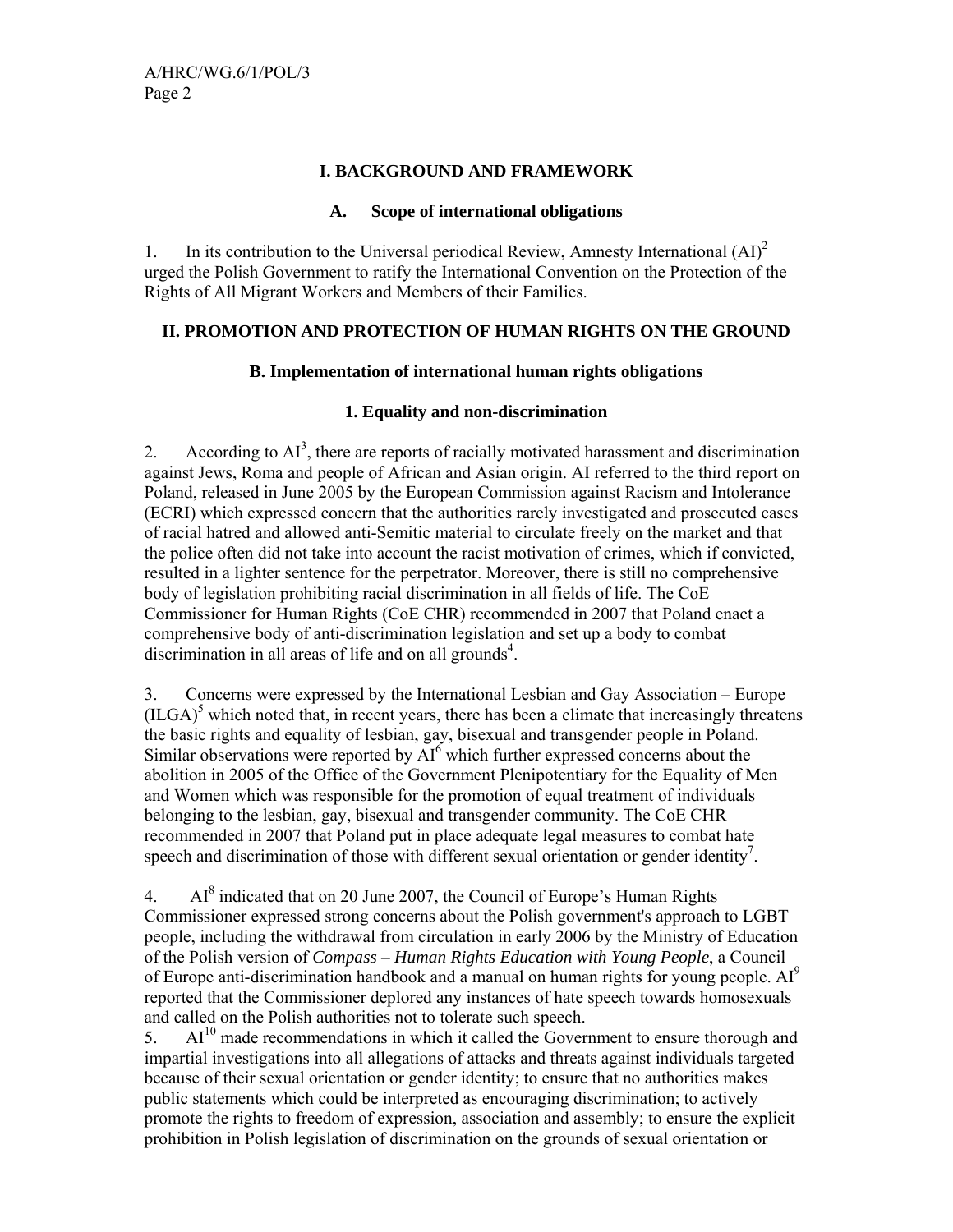gender identity or expression; and to reinstitute the Office of the Government Plenipotentiary for Equality of Men and Women.

# **2. Right to life, liberty and security of the person**

6. In its contribution,  $AI<sup>11</sup>$  noted that in July 2006, President Lech Kaczyński called for the restoration of the death penalty in Poland and throughout Europe on the Polish Public Radio Programme 1, stating that: "countries that give up this penalty award an unimaginable advantage to the criminal over his victim, the advantage of life over death." AI called on the Polish government to respect its international obligations and uphold its commitments to the abolition of the death penalty.

7.  $\mathbf{Al}^{12}$  also indicated that there are continuing reports of ill-treatment by law enforcement officials, including from the Council of Europe's Commissioner for Human Rights, who expressed concern that incidents of police violence had gone unreported due to victims' fear of being prosecuted themselves.  $AI^{13}$  also indicated that it appears that prostitutes, Roma and trafficked persons are most frequently the victims. It further noted that the European Committee for the Prevention of Torture (CPT) expressed concern at allegations made by juvenile detainees of physical ill-treatment and threats in order to obtain confessions and was concerned about the number of juveniles being questioned and made to sign statements admitting to criminal offences without the benefit of the presence of a trusted person. The  $CoE CHR<sup>14</sup>$ , following his visit in 2006 in Poland, recommended the authorities to establish an independent body to investigate police misbehaviour.

8. On the issue of prisons conditions, the Helsinki Foundation for Human Rights  $(HFHR)^{15}$  expressed concerns regarding the fact that prisons continued to deteriorate, the most serious problem being overcrowding. The CoE CHR<sup>16</sup> recommended after his 2006 visit to Poland to take urgent measures to combat over-crowding in prisons and improve the application of alternative penalties which do not involve incarceration. The Government of Poland provided comments to the CoE<sup>17</sup>.

9. According to the  $\text{ICJ}^{18}$ , in June 2007, persistent allegations that CIA-run secret detention centres existed in Poland were authoritatively confirmed by the second report by Senator Marty for the Parliamentary Assembly of the Council of Europe (PACE); the reports drew on multiple sources to conclude that a secret detention centre had existed at Stare Kiejkuty, a military base located near Szymany airport between 2003 and 2005, and that renditions of suspects had taken place to and from that airport. Similar observations were made by  $AI$ ,  $19$ which recommended to the Government to initiate an effective and independent investigation into the involvement of Polish authorities in the programme of renditions (in particular on the use of the Szymany airport) and secret detention centres in Poland and to make the findings of the investigation public, and to make public immediately the conclusions of the meeting, held on 21 December 2005, between the Special Services Committee, the Minister Coordinator of Special Services and the heads of the intelligence services. The  $\mathrm{ICJ}^{20}$  also informed that in a Resolution 1562 (2007) adopted following Senator Marty's report, the Parliamentary Assembly of the Council of Europe stated that it "now considers as established with a high degree of probability that […] secret detention centres operated by the CIA have existed for some years in [Poland]" and that "these secret places of detention formed part of the "HVD" (High Value Terrorist Detainee) programme publicly referred to by the President of the United States on 6 September 2006." The Polish delegation to PACE issued a dissent to the Marty report, rejecting its findings. According to the  $\text{ICJ}^{21}$ , in November 2005 the Polish Government also issued a statement that, following internal investigations, it was satisfied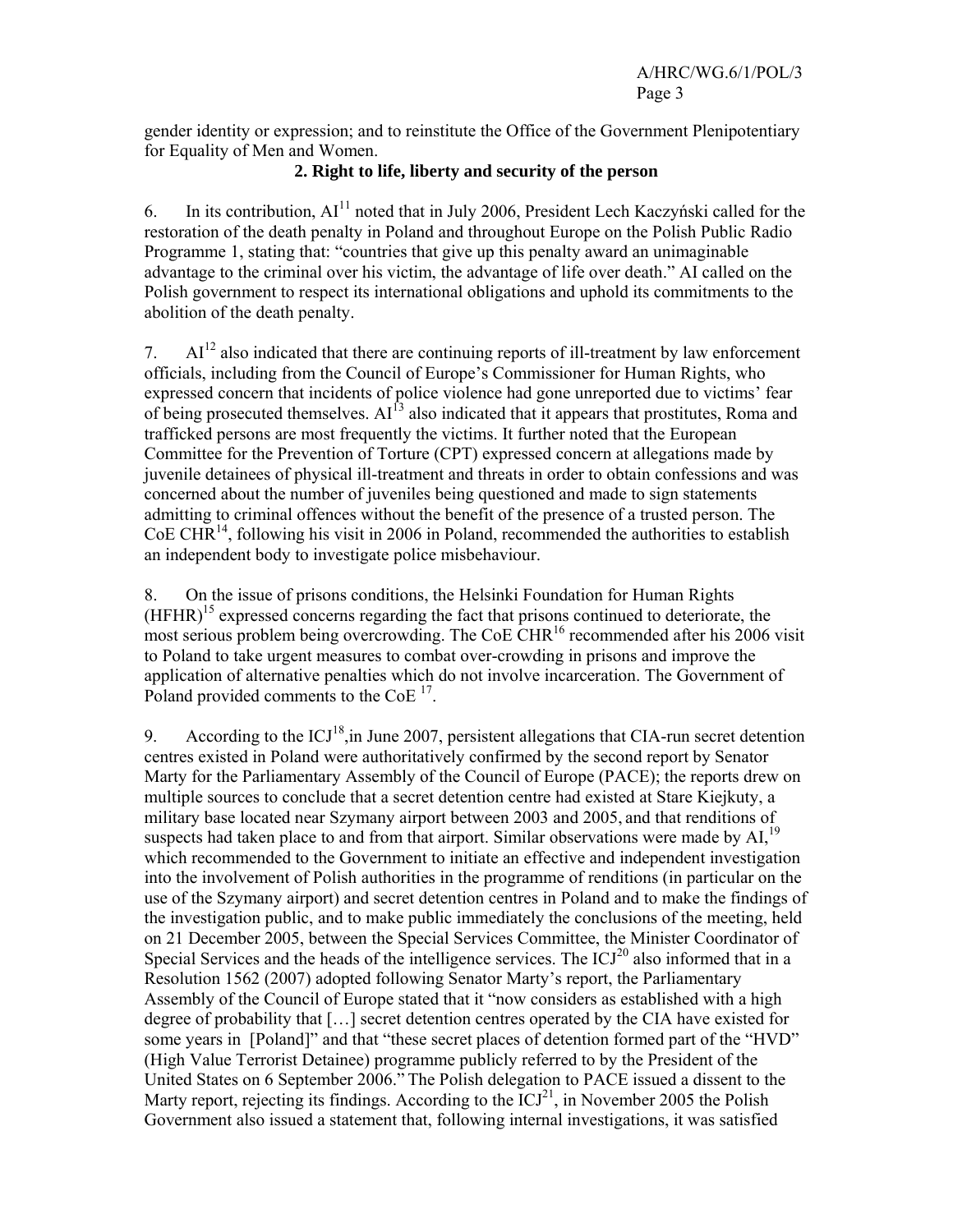## A/HRC/WG.6/1/POL/3 Page 4

that there was no basis for the allegations as to secret detention centres in Poland. On 10 December 2005, the Polish Prime Minister announced an inquiry into reports of secret detention centres in Poland. Later the same month, the Minister responsible for the intelligence services, Zbigniew Wassermann, reportedly delivered a report to members of a parliamentary Committee, on the basis of which the Committee decided to end the inquiry. No report of the inquiry was published. The European Union Parliament found that the inquiry had been conducted "speedily and in secret, in the absence of any hearing or testimony and subject to no scrutiny." No further national level investigations have been conducted into allegations of renditions and secret detentions in Poland.

10. The  $\text{ICJ}^{22}$  therefore recommended that the Human Rights Council condemn the serious and systematic violations of UN human rights treaty obligations that have taken place in Poland through renditions and secret detentions; urge Poland to establish an independent inquiry, with full investigative powers to require the attendance of persons and the production of documents, to investigate allegations of the involvement of Polish officials in renditions and secret detentions; ensure the accountability, including where appropriate through the criminal justice process, of those persons responsible for renditions and secret detentions on Polish territory; provide measures of reparation for the victims of renditions and secret detentions in Poland; take measures to reform law and practice, including review and accountability of the military intelligence services, to protect against future violations of human rights of this kind, and thereby comply with Poland's positive obligations to protect human rights on its territory.

11. The issue of violence against women was addressed by  $AI^{23}$ , which reported that complaints of violence against women are frequently not treated as sufficiently serious or credible and that even if brought to justice, perpetrators usually face only light sentences. AI also indicated in its contribution that there are not enough places where women can seek refuge or assistance and that in a number of shelters managed by men, there have been reports of sexual harassment and assault on women by the staff. Furthermore,  $Al<sup>24</sup>$  was concerned that no national plan of action is dedicated to addressing violence against women nor is there a gender equality programme. The majority of tasks outlined in the previous National Action Plan for Women (1997–2005) have not been implemented, including those related to violence against women. The Act of 29 July 2005 on Counteracting Domestic Violence imposes new obligations on the Council of Ministers, the Minister of Labour and Social Policy, and the local government administration, including to develop a National Programme on Counteracting Domestic Violence (NPCDV) and to report annually to Parliament on its implementation. The Programme has not yet been drafted and adopted.  $AI<sup>25</sup>$  called on the Government to urgently adopt a national programme on counteracting domestic violence; to conduct impartial and thorough investigations into allegations of violence against women and prosecute those responsible. The CoE CHR<sup>26</sup> recommended in 2007 that the State evaluate the functioning of the restraining order regime contained in the new Act on countering domestic violence. The Government of Poland provided comments to the CoE CHR in that regard<sup>27</sup>.

12. Concerns about violence against children were also raised by the Global Initiative to End All Corporal Punishment of Children (GIEACP)<sup>28</sup> which indicated that corporal punishment has not been explicitly and unequivocally prohibited in the home and that there is some controversy as to what exactly the law says. Furthermore,  $GIEACP<sup>29</sup>$  noted that research indicated that there is a high level of support for, and use of, corporal punishment of children in childrearing. Consequently, GIEACP<sup>30</sup> recommended that Poland introduce legislation as a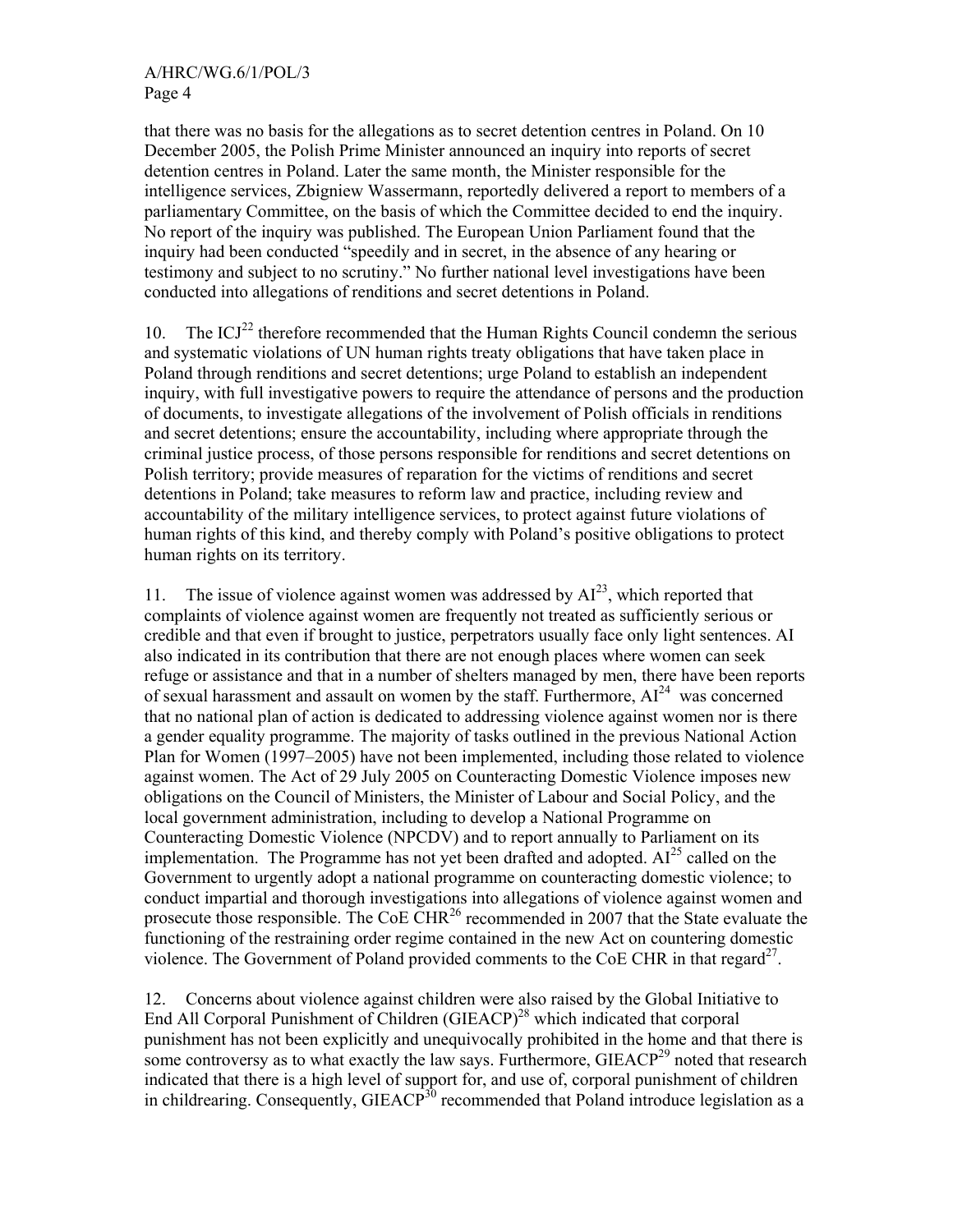matter of urgency to prohibit corporal punishment of children in all settings, including in the home.

13. The International Lesbian and Gay Association – Europe  $(ILGA)^{31}$  also indicated that reporting of violence and crime motivated by homophobia in Poland is highly problematic in Poland. A recent survey carried out by KPH and Lambda Warsaw Association found that as many as 85% of cases of physical violence were not reported to the police. Based on the report "Situation of bisexual and homosexual persons in Poland 2005 and 2006", there are reasons to believe that the under-reporting of acts of physical violence is largely due to lack of trust in the police (e.g. fear of not being treated seriously, of harassment, and lack of effectiveness). An important measure for public authorities to take would be to ensure effective training and awareness-raising of the police forces, in particular to challenge stereotypes against LGBT people<sup>32</sup>.

#### **3. Administration of justice and the rule of law**

 $14.$  AI<sup>33</sup> expressed concern that incidents of police violence are not always impartially investigated and rarely reach the courts and that the authorities have been urged to intensify efforts to eradicate cases of police ill-treatment through training, effective investigation and prosecution of those responsible. Similar observations were made by the HFHR which further added that during 2005, it received about 40 complaints concerning misconduct by police officers. Bringing abusive police officers to justice remained a difficult task due to the fact that in cases of conflicting statements between the alleged victim and the alleged perpetrator, police testimony usually yielded unquestioned credibility in the eyes of the prosecutor and sometimes also the courts<sup>34</sup>.  $AI^{35}$  recalled that the European Committee for the Prevention of Torture (CPT) expressed concerns in 2006 that complaints of police ill-treatment of suspects had been ignored by prosecutors or judges before whom the suspects had been brought shortly after apprehension. AI<sup>36</sup> further drew attention to the fact that the CPT expressed concerns in 2006 that complaints of police ill-treatment of suspects had been ignored by prosecutors or judges before whom the suspects had been brought shortly after apprehension.  $AI<sup>37</sup>$ recommended to the Government to ensure that thorough and impartial investigations are carried out into reports of police ill-treatment and prosecution as well as to train police and the judiciary on how to address complaints of racially motivated crimes.

15. According to the  $\text{ICJ}^{38}$ , the National Judicial Council, the independent body that makes recommendations to the President of the Republic of Poland for judicial appointments, has provided an important safeguard for judicial independence in Poland. However concern was expressed regarding a decision of July 2007, whereby the President issued a decision to reject the National Judicial Council's recommendation of nine candidates for judicial appointments. According to the  $\text{ICJ}^{39}$ , no reasons were provided for this decision and that the decision not to appoint the candidates was made more than a year after the recommendation of the National Judicial Council. According to the  $\text{ICJ}^{40}$ , without clear reasons for decisions not to appoint, there is a risk that public confidence in the appointments system will be undermined. In addition, the ICJ $^{41}$  noted that the considerable delay in the decision-making process in this case, and the uncertainty this creates, may place undue pressure on candidates, in particular those who already serve as judges. Consequently, the  $\text{ICJ}^{42}$  recommended that full reasons for the decision of the President be provided; that the decisions of the National Judicial Council should only be departed from in exceptional circumstances, and where full reasons are given; and that decisions on appointment should be made promptly following recommendations of the National Judicial Council.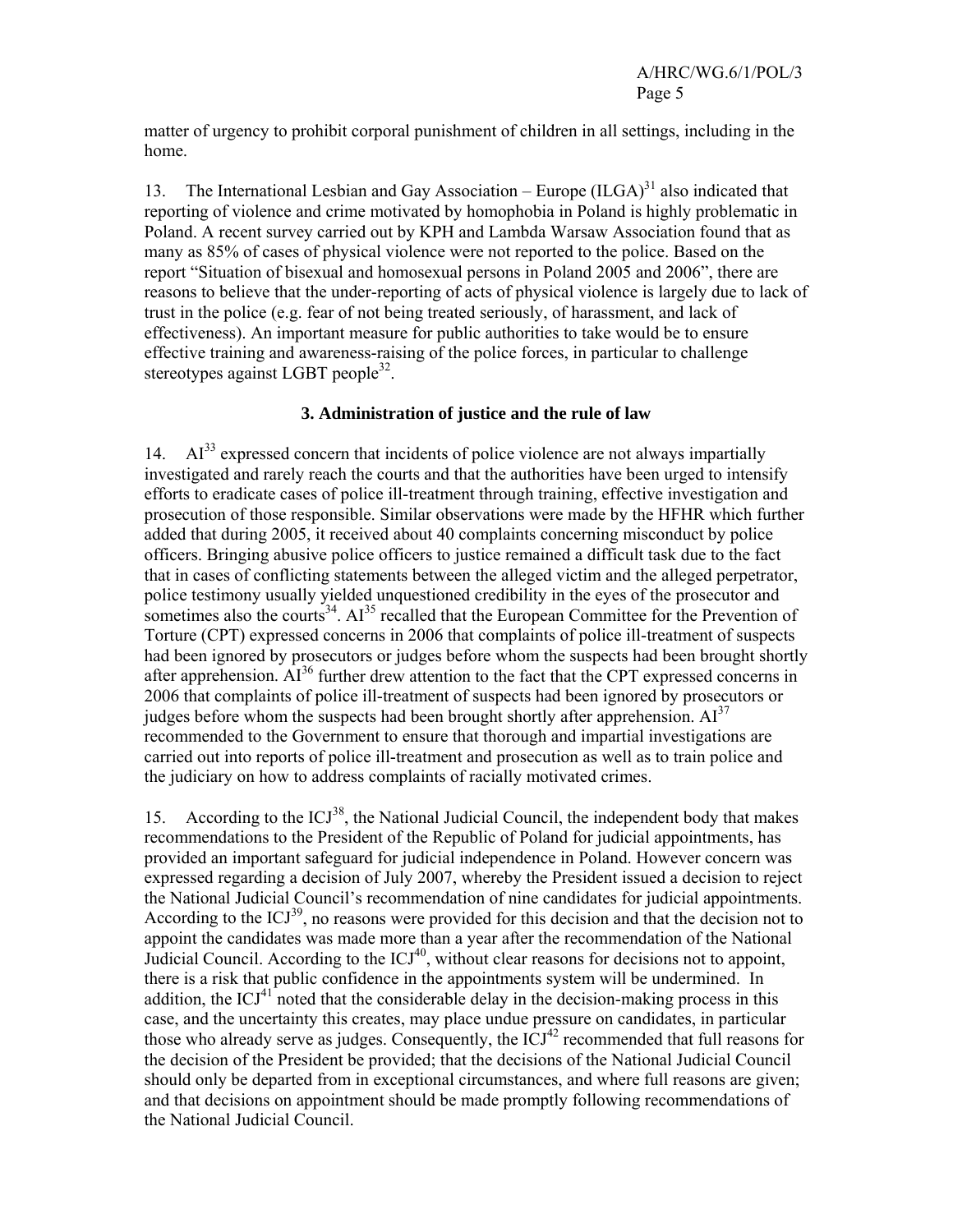16. The HFHR<sup>43</sup> indicated that, in the first six months of 2005, 2,652 complaints were lodged with appeal courts for violations of the right to a trial within a reasonable time and that the complaints were filed under the Act on Complaints for violation of a party's right to trial within a reasonable time dated 17 June 2004. It also noted that the act was adopted in order to comply with the obligations arising from the judgment of the European Court of Human Rights (ECtHR) under article 13 of the European Convention on Human Rights (ECHR) in the case of Kudla v. Poland. The HFHR<sup>44</sup> noted however that while in many cases courts did recognize that the plaintiff's right to a trial within a reasonable time had been violated, they nevertheless failed to provide compensation for the harm caused, or the awarded compensation was only symbolic.

# **4. Right to privacy, marriage and family life**

17. Regarding the right to privacy, the  $HFHR<sup>45</sup>$  noted that three psychiatric hospitals are in charge of the treatment of persons who are not subject to penal liability due to mental disability. Poland has three regional psychiatry centers that have maximum security facilities, twelve high-security departments (including one for women), and over 30 centers with basic security level. According to HFHR, in December 2005, an NGO monitored a number of maximum-security and high-security facilities. In one maximum-security facility, the monitoring group identified an unsettling practice of monthly searches of all patients' personal belongings and strip searches of the patients. The administration stated that this was necessary in order to maintain order in the facility. This practice is also sanctioned in the internal regulations signed by the facility's director. According to the NGO, such searches were degrading and impossible to be justified.

# **5. Freedom of expression, association and peaceful assembly**

18. The HFHR<sup>46</sup> reported that the Act of disclosing information regarding security services documents from 1944-1990 and the contents of those documents ["Act"] came into effect on 15 March 2006. This Act violates human rights and fundamental freedoms in numerous ways. According to HFHR, the definition of "cooperation" with secret services gives rise to conclusions contravening the constitutional principle of proportional limitation of rights and freedoms as well as the prohibition of discrimination in political, social and economic life. The Act's broad lists arbitrarily encompass categories deemed as public functions. The ban on performing the journalistic profession as a sanction for a "lustration lie" is a clear breach of the freedom of speech. The same is true of analogous sanctions against teachers in academia. According to HFHR, in this way, the state is interfering with the constitutionally guaranteed freedoms to teach and conduct academic research.

19. In 2007, the CoE CHR<sup>47</sup> recommended that the State ensure that lustration procedures comply with all guarantees of a state based on the rule of law and respect for human rights. The Government of Poland provided comments to the CoE CHR in that regard<sup>48</sup>.

20. Reporters Without Borders  $(RSF)^{49}$  indicated that Poland came  $56<sup>th</sup>$  in the 2007 Reporters Without Border worldwide press freedom index*,* mainly due to its refusal to amend laws about press offences. RSF reported that article 212.2 of the criminal law allows imprisonment for up to two years for defamation and that the constitutional court upheld this provision on 30 October 2007, saying public humiliation of a person was punishable by up to a year in prison, and double that if the defamation was repeated in the media. It further reported that the court said freedom of expression was "one of the most important principles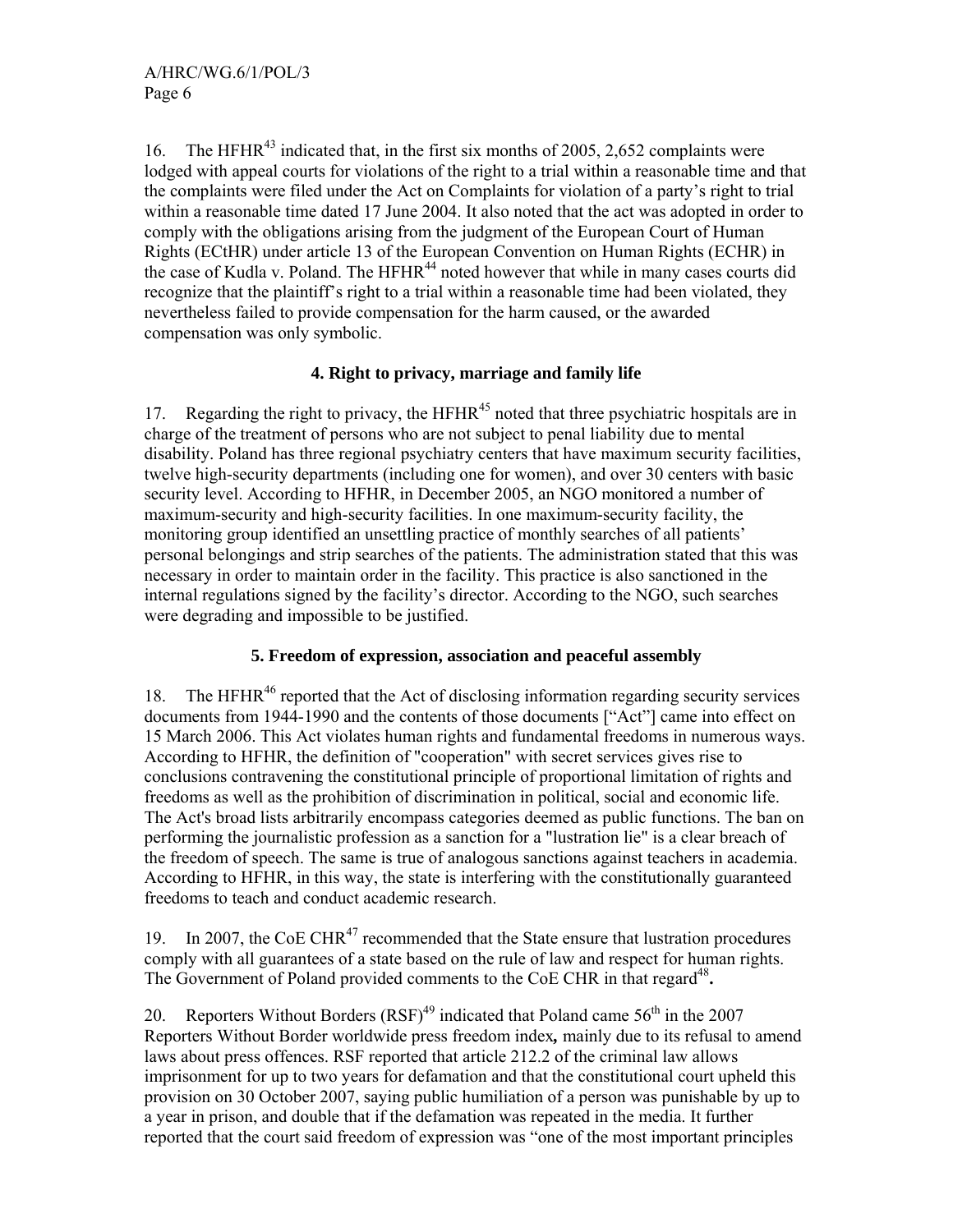# A/HRC/WG.6/1/POL/3 Page 7

in a democratic country" but that the dignity and reputation of individuals had priority. Several international human rights organisations continue to call for an end to imprisonment for press offences as contrary to article 10 of the European Convention on Human Rights. Furthermore, according to  $RSF^{50}$ , the Constitutional Court struck down on 11 May 2007 some aspects of the controversial "decommunisation law" designed to vet the backgrounds of some 700,000 Poles. Articles involving journalists, school heads and university rectors were ruled illegal. According to  $RSF^{51}$ , under the law, in force since the previous 15 March, journalists were obliged to swear they had never collaborated with the communist-era secret police, on pain of losing their jobs and being banned from writing for 10 years. The court made sure to rule before the 15 May deadline for swearing the affidavits. Most Poles concerned had waited for the ruling before sending affidavits to the Institute for National Remembrance (IPN), which looks after the secret police (SB) archives. Consequently,  $RSF<sup>52</sup>$  recommended that laws on press offences should be liberalised to provide more freedom of expression.

21. According to  $ILGA^{53}$ , in recent years, there have been several violations of the right to freedom of peaceful assembly of human rights defenders campaigning for equality and against discrimination based on sexual orientation in Poland. ILGA recalled that on 3 May 2007, the European Court of Human Rights found that the ban on the equality march in Warsaw in 2005 was illegal and discriminatory (Bączkowski and Others v. Poland). ILGA indicated that the former Minister of Foreign Affairs appealed the European Court of Human Rights's sentence but on September 25th 2007, the European Court of Human Rights has rejected the Polish Government's appeal.  $ILGA<sup>54</sup>$  also expressed concern that in most cases, the bans were issued on grounds of security concerns or public order, despite the fact that security measures had been agreed to between municipalities and organizers of events. Moreover, where equality marches and parades took place, the police failed to provide adequate protection to participants on several occasions.

# **6. Right to social security and to an adequate standard of living**

22. ATD Quart Monde<sup>55</sup> souligne que dans le contexte actuel d'une Pologne où le marché du travail s'améliore, qui manque même de main-d'œuvre dans certains secteurs, il faut inventer les mesures de soutien à la transition qui soient de réels chemins d'accès aux droits et recommande de créer des communautés et des solidarités sociales qui favorisent la sortie de la pauvreté et l'accès à la dignité et aux droits de l'homme.

23. According to the Federation of Women and Family Planning  $(FWFP)^{56}$  a number of UN Treaty Monitoring Bodies, the Commissioner for Human Rights of the Council of Europe and recently the European Court of Human Rights expressed deep concerns about severe consequences of the anti-abortion law in force since 1993 on life and health of women. FWFP<sup>57</sup> indicated that numerous women have been denied access to reproductive health services such as contraception counselling, prenatal testing and lawful interruption of pregnancy; all these are legal under the Polish law, but hardly accessible. Furthermore, FWFP indicated that the major violations of sexual and reproductive rights occur in the following areas**:** 1) Criminalization of abortion on the social and economic grounds that force women to seek clandestine, therefore often unsafe, terminations of pregnancy; 2) The anti-abortion law in practice is more restrictive than *de iure*; 3) Limited access to modern contraceptives due to social and economic reasons as well as prohibition of voluntary sterilization; 4) Limited access to reliable and comprehensive sexuality education, information and services for adolescents.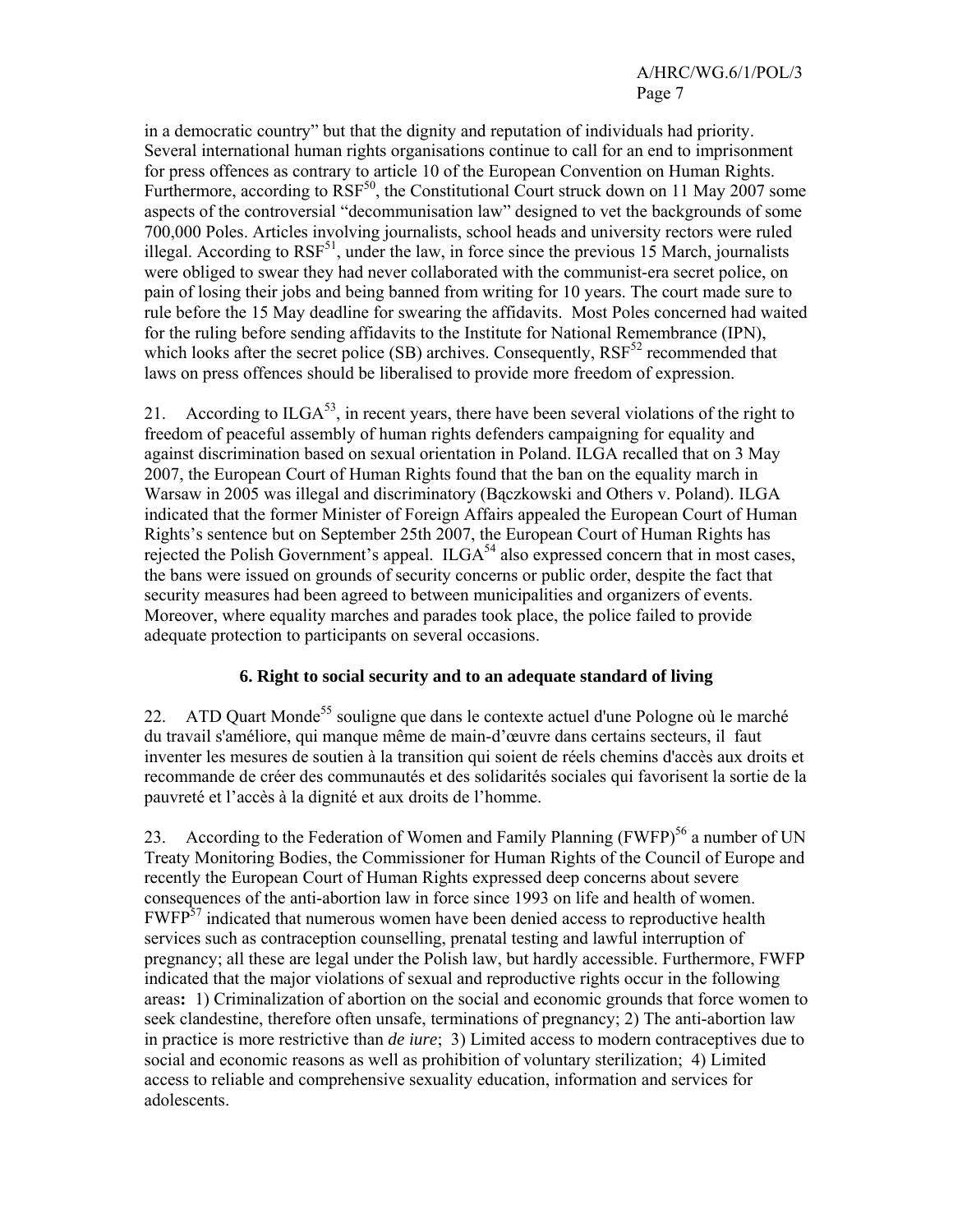24. The FWFP<sup>58</sup> also reported that physicians refused to issue a certification required for therapeutic abortion even when there are genuine grounds for issuing such a permit. Cases have been reported in which a woman is granted a permit and the physician to whom she goes for a service denies services, questioning the validity of the permit and the competence of the physician issuing it. Furthermore, because there are no guidelines as to what constitutes a threat to a woman's health or life, it appears that in deciding against abortion, some physicians do not take into account threats to a woman's health, as long as she is likely to survive the delivery of a child.

25. Also, according to FWFP<sup>59</sup>, one of the reasons for restricted access to therapeutic abortion is inappropriate performance of the procedural safeguards contained in the "conscience clause". Under Article 39 of the Act of 5 December 1996 on the medical profession, "*the doctor may abstain from accomplishing medical services discordant with his conscience, (…) nevertheless s/he is obliged to indicate real possibilities of obtaining the service from another doctor, or in another medical institution and justify his decision and mention about the refusal in the medical documentation*". Generally physicians relying on the "conscience clause" do not fulfill any procedural requirements stemming from it which aim at safeguarding the patient's rights. It is important to underline that not only do physicians abuse the conscience clause, but the clause is invoked by healthcare institutions as a whole. The hierarchical relations in Polish hospitals lead very often to the situation where the decision concerning the possibility of abortion is made by the director on his own, without consulting other doctors, who sometimes do not even share his / her point of view $^{60}$ . FWFP $^{61}$  further noted that although abortion on any legal grounds is difficult to obtain, this is particularly evident by yearly numbers of legal abortions due to rape. Every year no more than 2-3 abortions are performed on this ground while highly unreported rape statistics indicate several thousands rapes per year.  $FWFP^{62}$  also indicated that unsafe abortion poses a major threat to women's health in Poland, in some cases causing death. The anti-abortion law did not eliminate, and probably has not diminished the phenomenon of abortion. Illegal terminations are very common. FWFP estimated in its 2000 report that the number of illegal abortions may yearly be between 80,000 and 200,000. The anti-abortion law obliges relevant state authorities to provide people with full access to contraceptive methods. However, the Government fails to meet this obligation. In 1999 five contraceptives have been withdrawn from the list of refunded medicines. Since then any action taken to introduce contraceptives on the lists of subsidized medicines has failed. According to  $FWFP^{63}$ , in recent years, the Ministry of Health concentrated its efforts on the promotion of "natural" family planning methods and in 2006, the Minister of Health established a Ministerial Task Force to promote natural family planning. Programs promoting modern contraceptive methods are largely nongovernmenal.

26. FWFP64 further indicated that social and economic barriers often prevent women and girls from obtaining contraception which can be bought on the basis of medical prescription. Contraceptive counselling is not integrated into the primary health care system. FWFP<sup>65</sup> recommends Poland to: implement a comprehensive sexuality education programme in school curriculum; introduce education and information as counselling programs improving access to all modern forms of family planning; review the effects of the restrictive anti-abortion law on women and undertake legal initiatives which will address systematic violations of sexual and reproductive rights; introduce regulations to avoid abuses of the Conscience Clause and to establish appellation mechanisms to improve access to reproductive health services legal under present law. The CoE CHR $^{66}$  recommended in 2007 that Poland ensure that women falling within the categories foreseen by the Polish abortion law are allowed, in practice, to terminate their pregnancy without additional hindrance or reproach. He also recommended to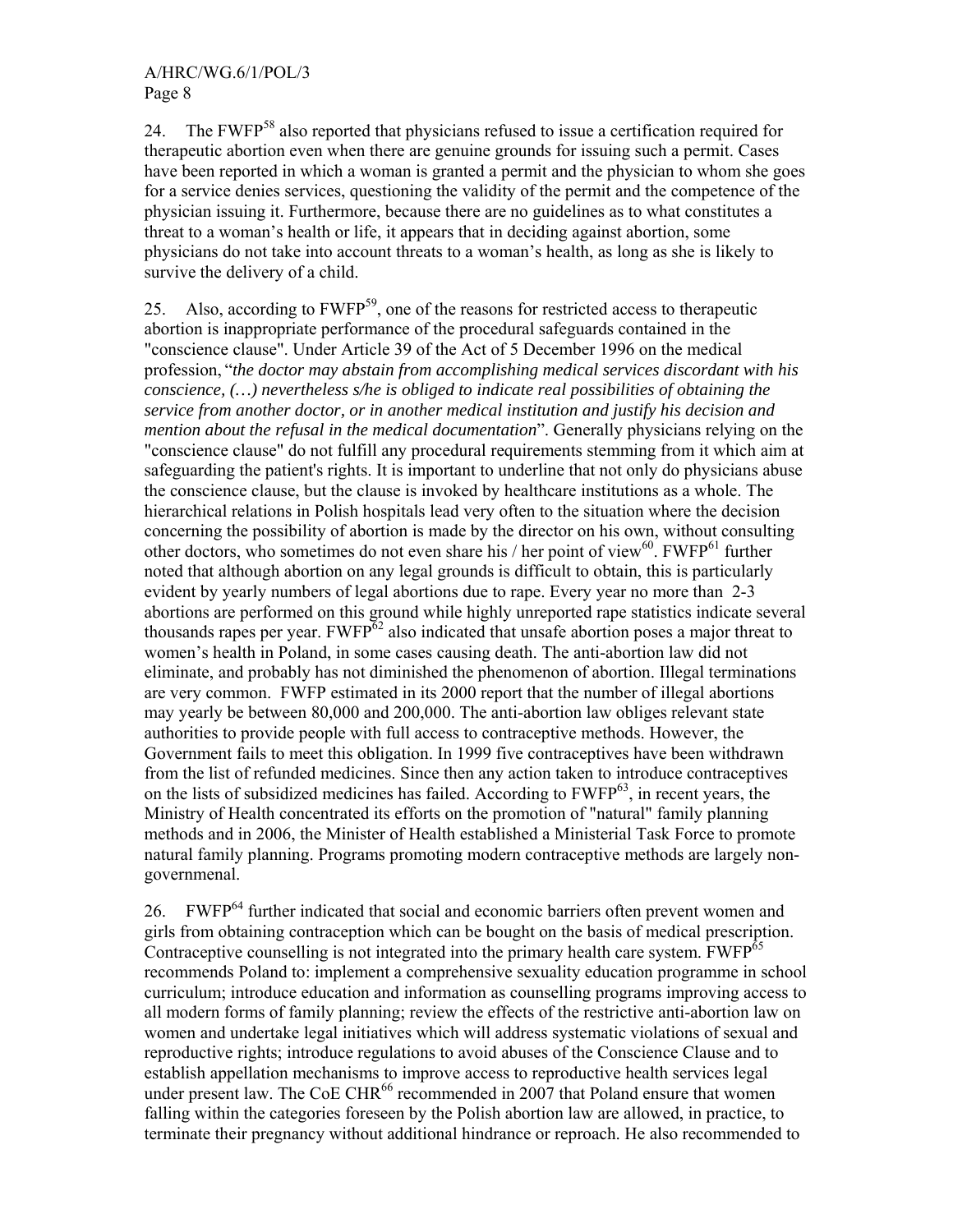create an appeal or review procedure whereby the decision of a doctor not to issue a certificate permitting an abortion be subject to review and that the State undertake further activities aimed at providing effective sexual education in schools. The Government of Poland provided comments to the CoE CHR<sup>67</sup>.

## **7. Right to education and to participate in the cultural life of the community**

27. According to the FWFP<sup>68</sup>, the Polish State has failed to take into account and implement the Concluding Observations of UN Treaty Monitoring Bodies including the Human Rights Committee of 2004, on the issue of sexual education. The school curriculum provides for realization of the "*Preparation for Family Life*", which is offered to pupils in secondary school (aged 15-18). Nevertheless, it is not obligatory. The content of the programme leaves a lot to be desired and by no means conforms to scientific standards. The vast majority of textbooks are not objective but present sexuality from the point of view of Catholic teaching. Such misinformation could increase the vulnerability of young people to STIs, HIV/AIDS, and teenage pregnancy. Furthermore, FWFP<sup>69</sup> indicated that these textbooks strongly stereotype women and promote traditional model of family. They also present strong antichoice discourse. A recently carried out national poll (2007) shows that almost 80% of Poles are in favour of sexual education in schools<sup>70</sup>. The Government of Poland provided comments to the CoE CHR $^{71}$ .

## **8. Refugees and asylum seekers**

28. According to  $AI^{72}$ , in its March 2006 report, the CPT expressed concerns that the facilities for holding persons awaiting deportation seen during its 2004 visit did not meet the standards required for prolonged periods of detention. The provision of health care and psychological and psychiatric support to foreign nationals was not considered adequate. Furthermore, staff assigned to work with foreign nationals received little specialised training and there was little communication between staff and detainees, not least because of language barriers. Almost half of school-age children seeking asylum in Poland do not attend school. People with only "tolerated stay" permits are denied the social assistance given to asylumseekers as well as the integration package provided for refugees. The number of asylumseekers sent back to Poland from other EU states has increased following application of the so-called Dublin II Regulation, which establishes criteria and mechanisms for determining which EU state will examine an asylum application. HFHR notes that in 2005 "Halina Niec"', a human rights association, monitored Polish centers for detainees awaiting deportation and found that their living conditions were generally adequate. Furthermore, the  $HFHR<sup>73</sup>$ expressed concerns about the failure to realize other rights of detainees, including the failure to ensure access to information (regarding detention facilities operated by the police), lack of access to legal assistance and translators, shortage of suitable clothing due to financial restraints, and the lack of leisure time activities (sports, literature, newspapers, etc.). In 2006, the CoE CHR<sup>74</sup> recommended that Poland improve access to information, legal assistance and education for those asylum seekers residing in reception centres. The Government of Poland provided comments to the CoE CHR $^{75}$ .

29. The HFHR<sup>76</sup> noted that procedural ambiguities caused practical difficulties in establishing the legal status of unaccompanied minors crossing the border to Poland. It<sup>77</sup> also stated that each year, about 200 minors who have illegally entered Poland have been sent by the border police to the police-run centers for children. Subsequently, 80% of the children leave the centers without social workers involved in their cases. In 2005, 113 such minors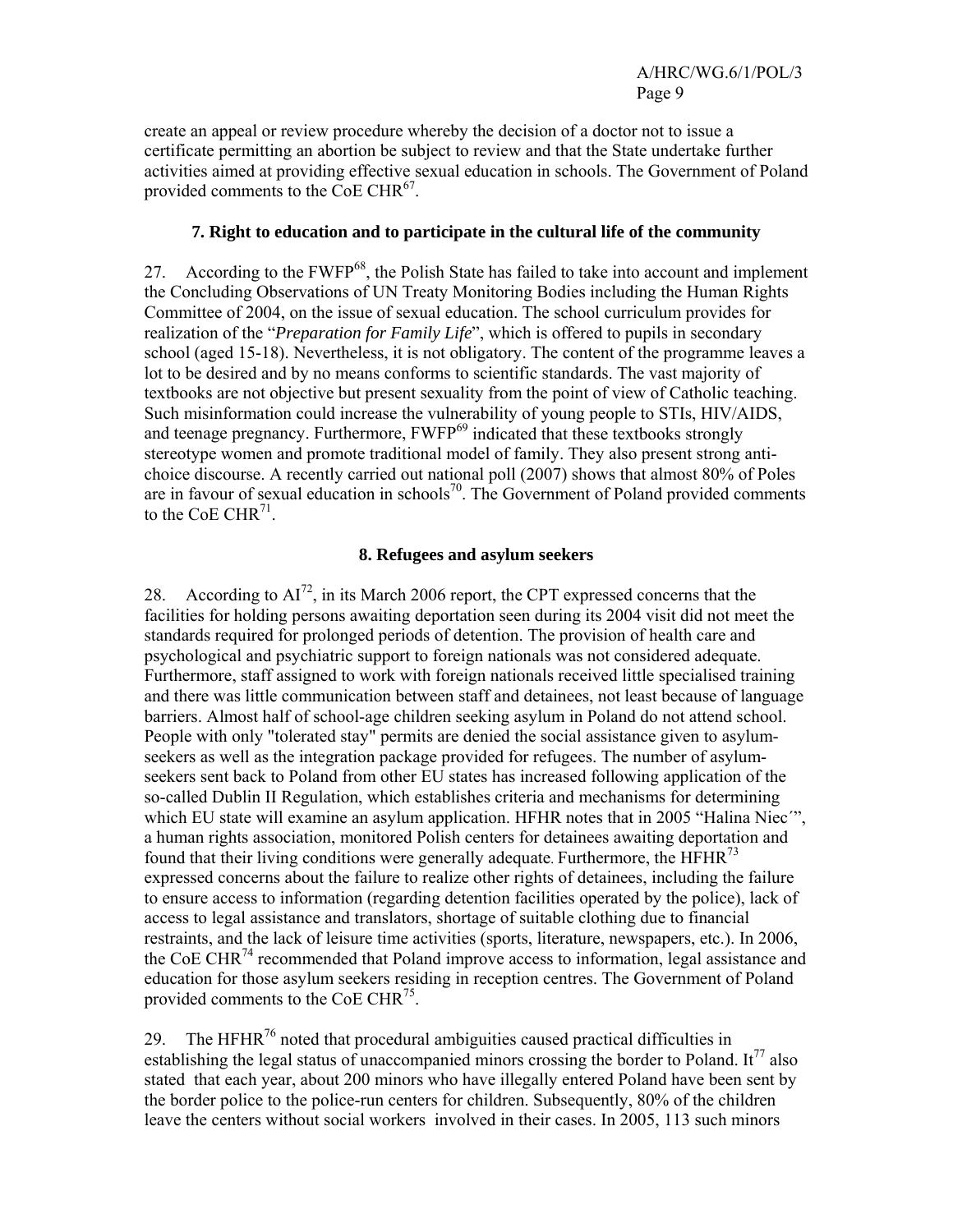A/HRC/WG.6/1/POL/3 Page 10

sought asylum in Poland. In 2005, a total of twenty places were reserved in two Warsaw foster homes for minors seeking asylum. Yet, one of the main problems concerning unaccompanied aliens remained: if their legal status could not be settled, they could be deported to their country of origin.

#### **III. ACHIEVEMENTS, BEST PRACTICES, CHALLENGES AND CONSTRAINTS**

30. ATD Quart-Monde souligne les efforts faits par le gouvernement polonais et par les autorités locales pour soutenir les populations les plus pauvres notamment dans leurs démarches d'accès à l'emploi et à la formation<sup>78</sup>.

#### **IV. KEY NATIONAL PRIORITIES, INITIATIVES AND COMMITMENTS**

31. [n/a]

## **V. CAPACITY BUILDING AND TECHNICAL ASSISTANCE**

**---** 

32. [n/a]

 *Notes:* 

<sup>1</sup>/ The following stakeholders have made a submission (all original submissions are available in full text on: www.ohchr.org):

Civil Society: [NGOs with an \* have ECOSOC status.]

AI: Amnesty International, UPR submission, November 2007, London (UK)\*;

ATD : Mouvement International ATD Quart Monde, en collaboration avec l'association Stowarzyszenie Przyjaciół Międzynarodowego Ruchu ATD Czwarty Świat w Polsce, « Soutenir la transition vers des zones de plein droit. Un défi pour les plus pauvres de Pologne », November 2007, Paris (France) and Kielce\* FWFP: Federation of Women and Family Planning, UPR Submission, November 2007, Warsaw\* GIEACP: Global Initiative to End All Corporal Punishment of Children, UPR Submission, November 2007,

London (UK) HFHR: Helsinki Foundation for Human Rights, UPR Submission, report 2006 and 2007, November 2007, Warsaw\*

ICJ: International Commission of Jurist, UPR Submission, November 2007, Geneva (Switzerland)\*;

ILGA: the International Lesbian and Gay Association - Europe, "The Status of Lesbian, Gay, Bisexual and Transgender Rights in Poland", UPR submission, November 2007, Brussels\*

KPH: Kampania Przeciw Homofobii (Campaign Against Homophobia Association)

RSF: Reporters Without Borders, UPR Submission, November 2007, Paris\*

Regional intergovernmental organization: Council of Europe, UPR submission including documents provided by

Council of Europe bodies, November 2007, Strasbourg. 2 / Amnesty International, contribution to the UPR, page 2 .

<sup>3</sup>/ Amnesty International, contribution to the UPR, page 3.

4 / Council of Europe, Commissioner for Human Rights, Memorandum to the Polish Government, Assessment of the progress made in implementing the 2002 recommendations of the Council of Europe Commissioner for Human Rights, CommDH(2007)13, June 2007, p. 25.

<sup>5</sup>/ International Lesbian and Gay Association – Europe and Kampania Przeciw Homofobii (KPH), joint

contribution to the UPR, page 1 6 / Amnesty International, contribution to the UPR, pages 2 and 3.

7 / Council of Europe, Commissioner for Human Rights, Memorandum to the Polish Government, Assessment of the progress made in implementing the 2002 recommendations of the Council of Europe Commissioner for Human Rights, CommDH(2007)13, June 2007, p. 25.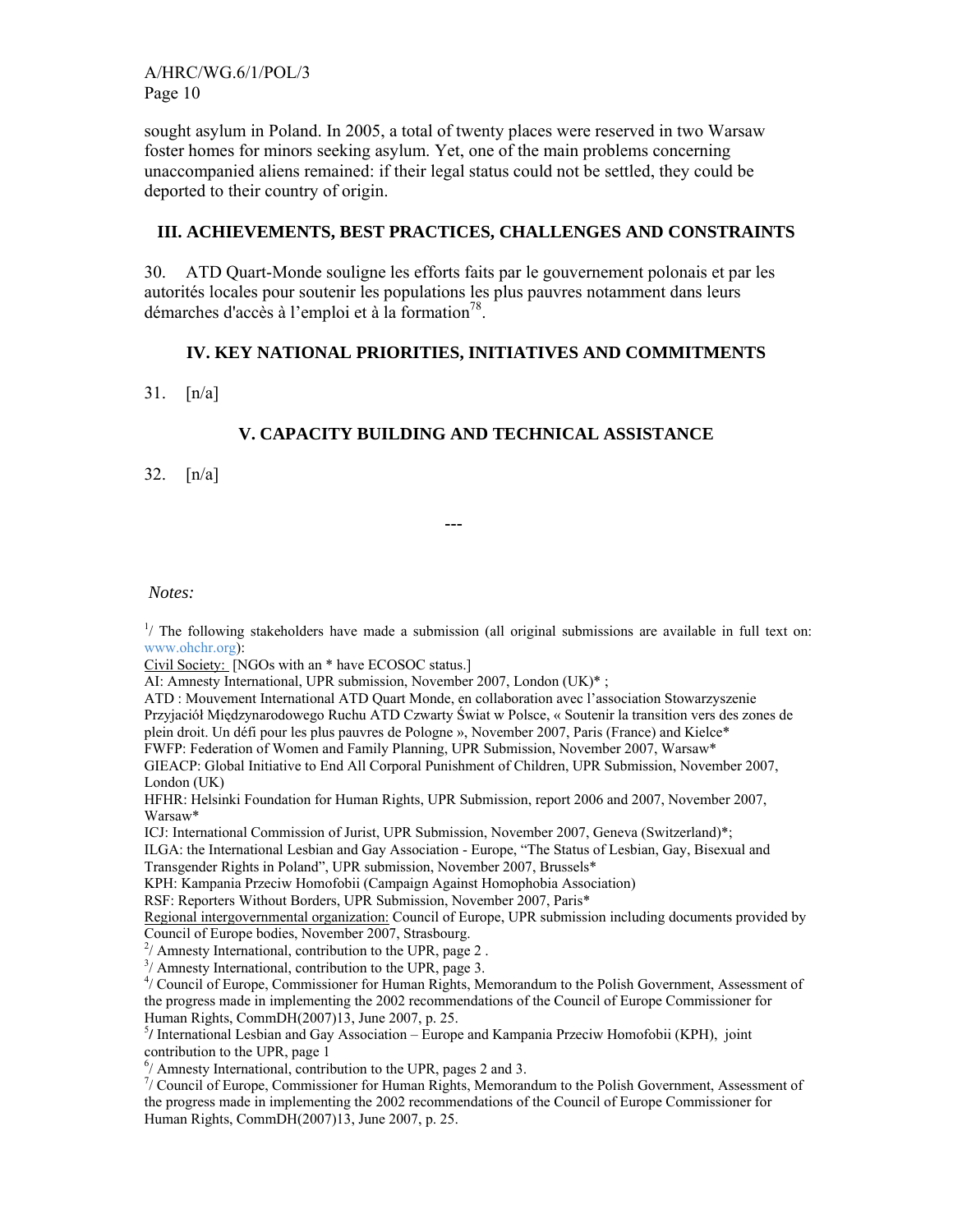8 / Amnesty International, contribution to the UPR, page 3.

9 / Amnesty International, contribution to the UPR, page 3.

<sup>10</sup>/ Amnesty International, contribution to the UPR, page 3.

<sup>11</sup>/ Amnesty International, UPR Submission, November 2007, London (UK), p. 1.

 $12/$  Amnesty International, contribution to the UPR, page 4.

 $13/$  Amnesty International, contribution to the UPR, page 4.

<sup>14</sup>/ Council of Europe, Commissioner for Human Rights, Memorandum to the Polish Government, Assessment of the progress made in implementing the 2002 recommendations of the Council of Europe Commissioner for Human Rights, CommDH(2007)13, June 2007, p. 24.

<sup>15</sup>/ Helsinki Foundation for Human Rights, report 2006, transmitted as contribution to the UPR, page 302. <sup>16</sup>/ Council of Europe, Commissioner for Human Rights, Memorandum to the Polish Government, Assessment of the progress made in implementing the 2002 recommendations of the Council of Europe Commissioner for

Human Rights, CommDH(2007)13, June 2007, p. 24.

<sup>17</sup>/ Council of Europe, Commissioner for Human Rights, Memorandum to the Polish Government, Assessment of the progress made in implementing the 2002 recommendations of the Council of Europe Commissioner for Human Rights, CommDH(2007)13, June 2007, p. 27.

<sup>18</sup>/ International Commission of Jurist, contribution to the UPR, pages 1 and 2.

 $19/$  Amnesty International, contribution to the UPR, pages 1 and 2.

 $20/$  International Commission of Jurists, contribution to the UPR, page 2.

<sup>21</sup>/ International Commission of Jurists, contribution to the UPR, pages 2 and 3.

<sup>22</sup>/ International Commission of Jurists, contribution to the UPR, page 5.

 $2^{23}$ / Amnesty International, contribution to the UPR, pages 4 and 5.

 $^{24}$ / Amnesty International, contribution to the UPR, pages 4 and 5.

25/ Amnesty International, contribution to the UPR, page 5.

<sup>26</sup>/ Council of Europe, Commissioner for Human Rights, Memorandum to the Polish Government, Assessment of the progress made in implementing the 2002 recommendations of the Council of Europe Commissioner for Human Rights, CommDH(2007)13, June 2007, p. 25.

<sup>27</sup>/ Council of Europe, Commissioner for Human Rights, Memorandum to the Polish Government, Assessment of the progress made in implementing the 2002 recommendations of the Council of Europe Commissioner for Human Rights, CommDH(2007)13, June 2007, p. 31.

<sup>28</sup>/ Global Initiative to End All Corporal Punishment of Children, contribution to the UPR, page 2.

<sup>29</sup>/ Global Initiative to End All Corporal Punishment of Children, contribution to the UPR, page 2.

<sup>30</sup>/ Global Initiative to End All Corporal Punishment of Children, contribution to the UPR, page 1.

<sup>31</sup>**/** International Lesbian and Gay Association – Europe and Kampania Przeciw Homofobii (KPH) , Joint contribution to the UPR, page 5.

<sup>32</sup>/ International Lesbian and Gay Association – Europe and Kampania Przeciw Homofobii (KPH), Joint contribution to the UPR, page 5.<br><sup>33</sup>/ Amnesty International, UPR Submission, contribution to the UPR, page 4.

<sup>34</sup>/ Helsinki Foundation for Human Rights, report 2006, transmitted as contribution to the UPR, page 307.

 $35/$  Amnesty International, contribution to the UPR, page 4.

36/ Amnesty International, contribution to the UPR, page 4.

 $37/$  Amnesty International, contribution to the UPR, page 4.

<sup>38</sup>/ International Commission of Jurist, contribution to the UPR, page 5 (the Polish Section of the ICJ made a public statement en this issue on August 2007).

<sup>39</sup>/ International Commission of Jurist, contribution to the UPR, page 5.<br><sup>40</sup>/ International Commission of Jurist, contribution for the UPR, page 5.

<sup>41</sup>/ International Commission of Jurist, contribution for the UPR, page 5.

 $42/$  International Commission of Jurist, contribution for the UPR, page 6.

<sup>43</sup>/ Helsinki Foundation for Human Rights, report 2006, contribution to the UPR, page 304.

44/ Helsinki Foundation for Human Rights, report 2006, contribution to the UPR, page 304.

 $45$ / Helsinki Foundation for Human Rights, position paper 2007, contribution to the UPR, pages 310-311.<br> $46$ / Helsinki Foundation for Human Rights, contribution to the UPR, pages 1 and 2.

<sup>47</sup>/ Council of Europe, Commissioner for Human Rights, Memorendum to the Polish Government, Assessment of the progress made in implementing the 2002 recommendations of the Council of Europe Commissioner for Human Rights, CommDH(2007)13, June 2007, p. 25.

48/ Council of Europe, Commissioner for Human Rights, Memorandum to the Polish Government, Assessment of the progress made in implementing the 2002 recommendations of the Council of Europe Commissioner for Human Rights, CommDH(2007)13, June 2007, pp. 31-32.